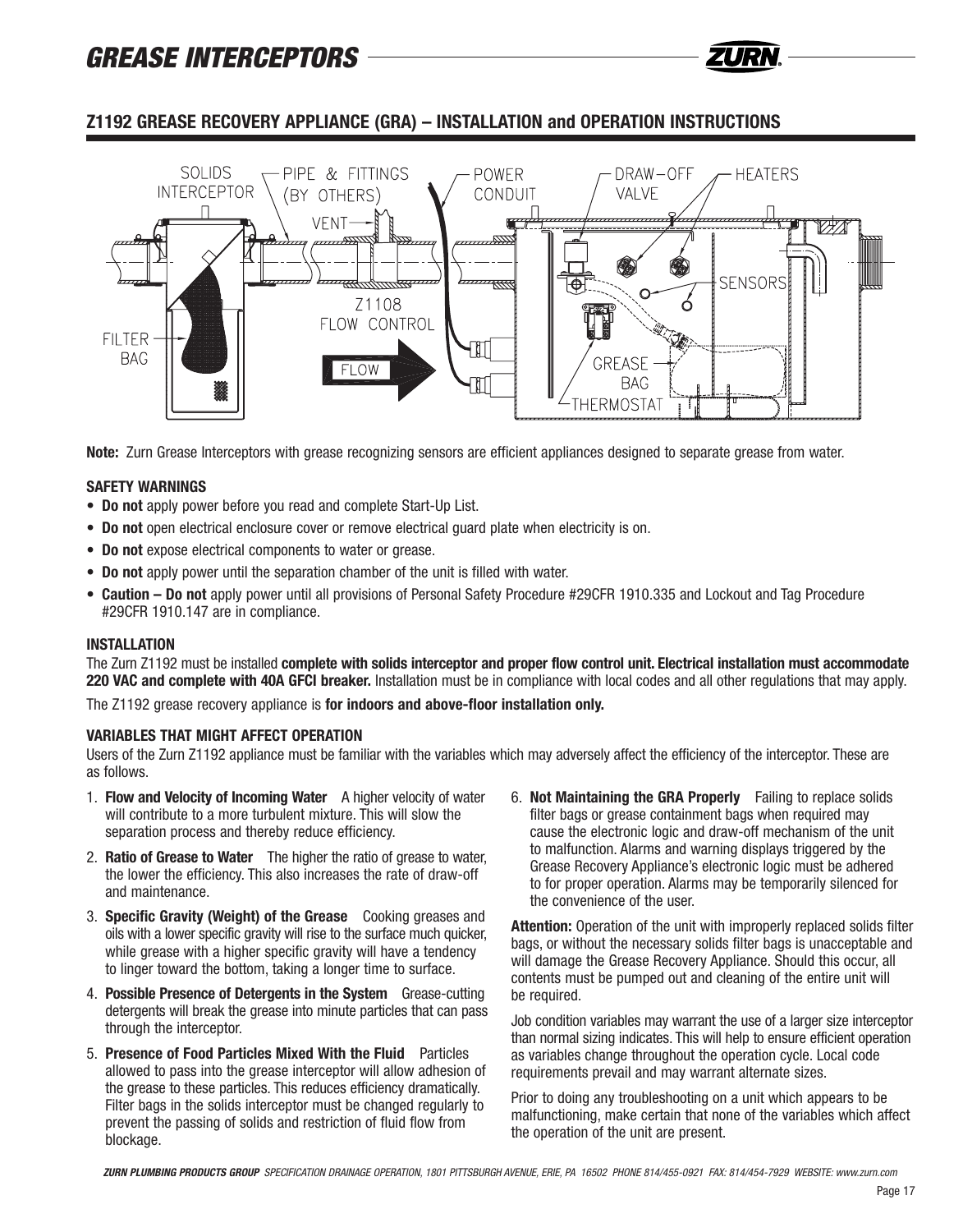

### **WIRING INSTRUCTIONS**

- 1. After the digital display box and electrical components box are mounted in the desired location, open the cover to the electrical components box.
- 2. Locate the ground and the two terminal power block wires each inside.
- 3. Wiring from the block and ground are to be connected to the dedicated 220V GFCI service.

### **START UP LIST**

- 1. Be sure that power is OFF (circuit breaker in off position).
- 2. Make sure that all connections and fittings are tight and secure.
- 3. Check solids interceptor to verify that filter bags are in place and solids interceptor cover is secured.
- 4. Verify that the flow control fitting was properly installed and vented to atmosphere.
- 5. The digital display box should be readily visible.
- 6. Remove the main grease interceptor cover and the side enclosure cover.
- 7. Check that the baffles are installed and secured; check that the grease containment bag is in place.
- 8. The electrical components box should be connected to dedicated 220V 40A 60Hz GFCI service, and conduit wires from the electrical components box to unit should be plugged in. **DO NOT turn power on.**
- 9. Go to source that flows into the interceptor and turn on lukewarm water. Watch for leaks from both the interceptor and the side enclosure around the sensors.
- 4. Plugs from the conduit wires out of the electrical components box are to be connected to the outlets on the front of the unit.
- 5. All wires should be run in conduit, and in compliance with local codes and regulations.

**Attention:** As with all commercial electrical equipment, a trained electrician should complete the electrical installation of the Grease Recovery Appliance.

- 10. Turn water off once the unit has been filled completely to the inlet/outlet height.
- 11. Verify that the sensors are now totally immersed in water along with the bottom half of the heating elements. Failure to add water before powering on the unit will result in an improper start up and could damage the Grease Recovery Appliance.
- 12. Replace both covers on the interceptor. If all steps were completed to this point, turn the Power On.
- 13. If all functions are normal, the digital display should activate and show the Z1192 model number.
- 14. If a problem is found, an alarm will sound. Power Off, check connections and redo the start up procedure. Verification of the internal electrical connections may require removal of the guard plate in the side compartment of the unit and should be done by a trained electrician.
- 15. If there is no alarm and the Z1192 model number is displayed then the unit is now operational.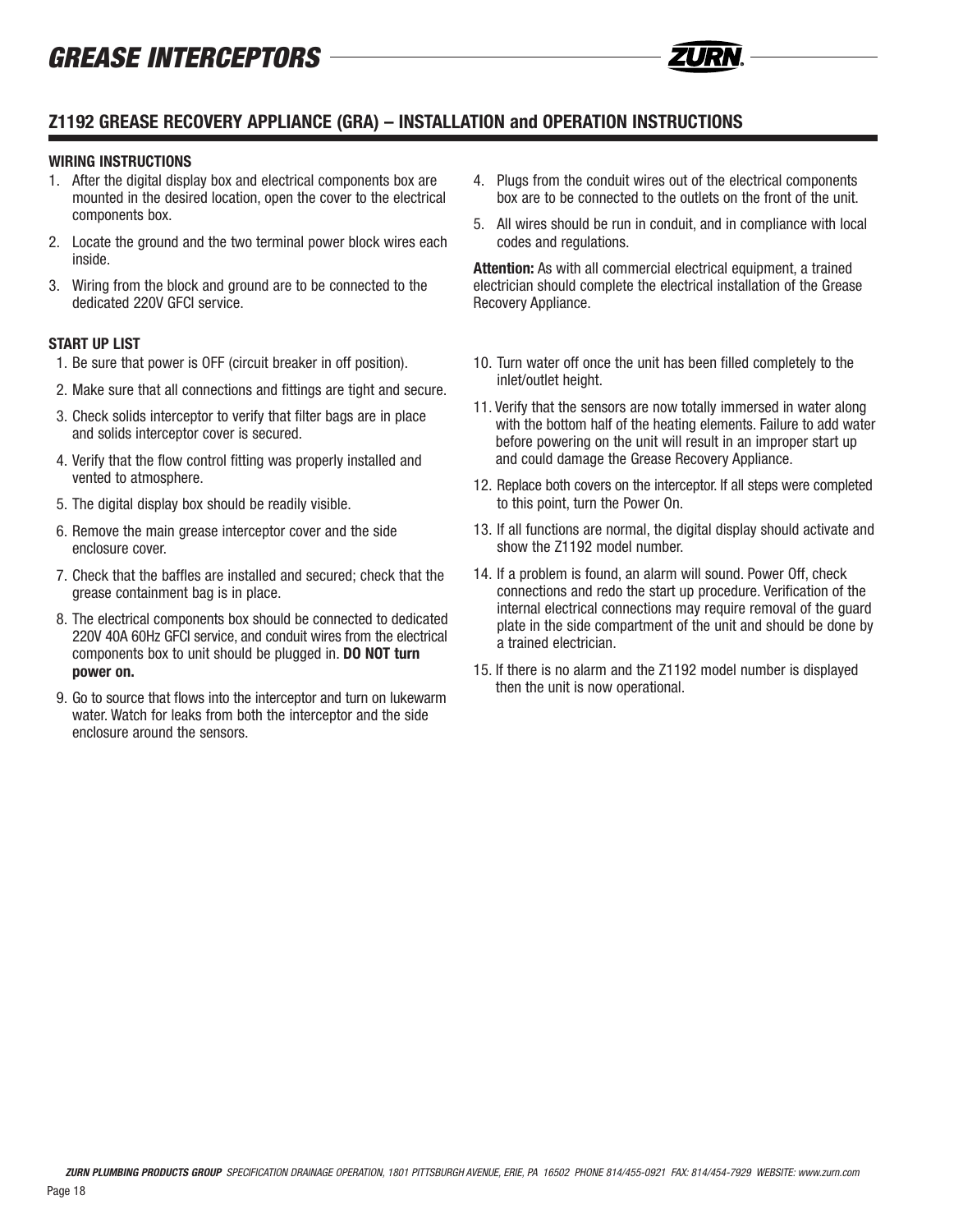

#### **DAILY OPERATION AND MAINTENANCE**

- 1. The solids interceptor filter bags must be replaced on a regular basis. Volume of debris entering unit will determine the replacement schedule. Emptying and cleaning of the solids basket and container should be done periodically.
- 2. The main grease separating chamber of the unit should be opened, checked, cleaned of debris and the sensors wiped off on a monthly basis. If the unit is not properly maintained flow may be reduced causing backup or malfunction.
- 3. When a grease containment bag requires replacement, once this is completed by the user the reset button must be held. This resets the logic back to normal operation.
- 4. **Caution:** If substances other than oil have entered the unit, noxious odor may be present.
- 5. If an alarm with Caution or Warning message is displayed, it may be caused by abnormal or improper usage of the unit. Running hot water through the unit could resolve the issue, otherwise cleaning the entire unit may be required. See Cleaning Procedures.
- 6. Power to the unit should be turned Off, accumulated grease and oils must be removed, and clogged components must be cleaned. If these steps are not taken, performance of the interceptor will be compromised and unit may not function properly. Unit will still operate as a passive trap.



**Z1192 Top View**

- 7. **Caution:** There are regulations in all areas regarding the proper disposal of grease and oils. It is Illegal to dispose of these in any other manner.
- 8. Once all the greases and oils has been removed and the unit has been cleaned, turn on water to the interceptor and raise the static water level inside the unit up over the level of the sensors as done in its initial installation.
- 9. Once the interceptor has been filled with clean water, replace the covers and turn the Power On.
- 10. If all these steps were followed properly, the display should return to normal and the alarm turned off.

If you have any other problems or issues requiring attention, contact your local Zurn Representative or contact Zurn Industries at 814-455-0921.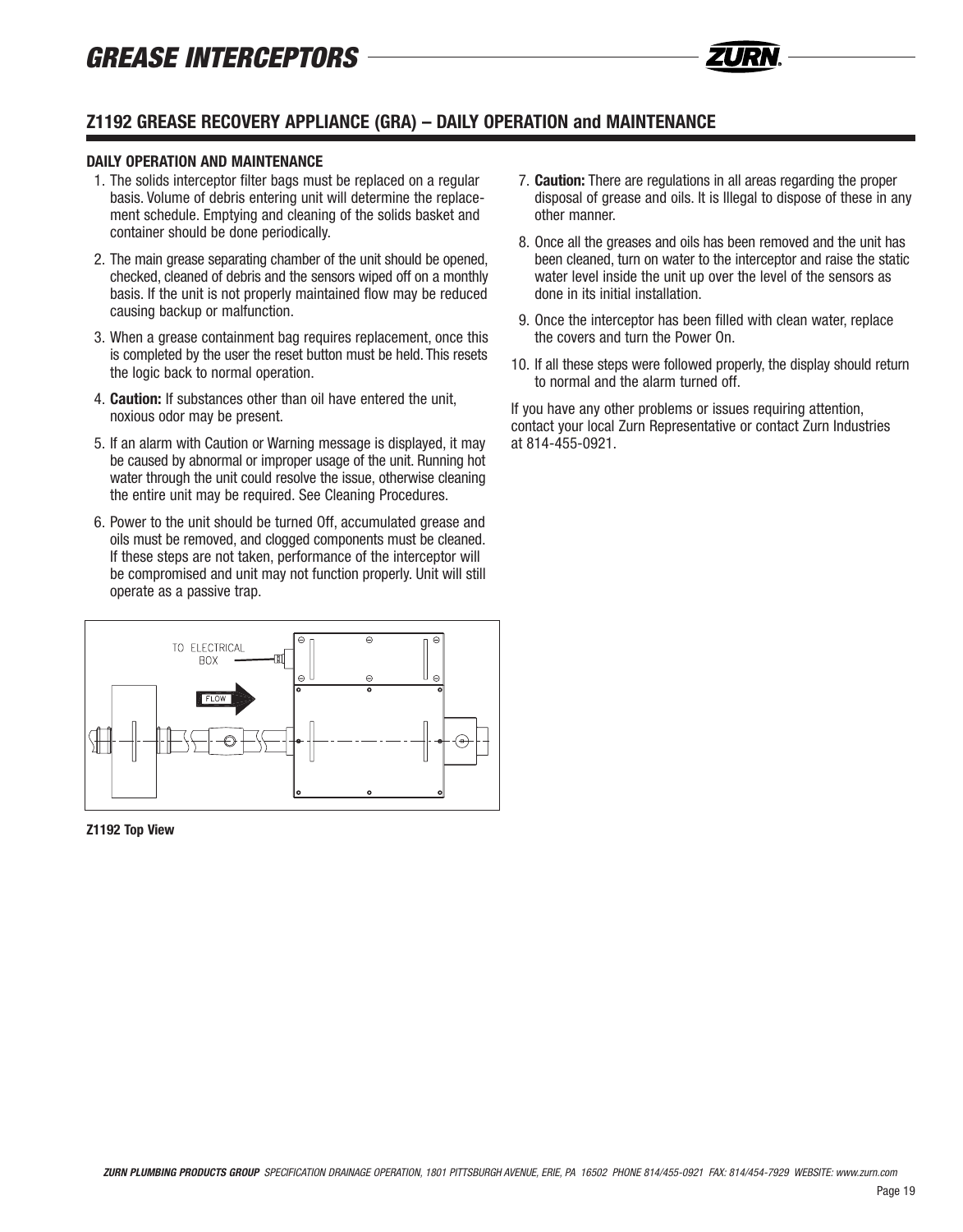## **Z1192 GREASE RECOVERY APPLIANCE (GRA) – INSTRUCTIONS FOR CHANGING GREASE BAG**

### **INSTRUCTIONS FOR CHANGING GREASE BAG**

An alarm will sound once the replaceable Grease Bag in the unit has reached the appropriate capacity. This alarm notifies the user that the Grease Bag must be changed. Pressing the alarm silence will suspend the alarm for twenty minutes if the bag cannot be changed immediately; however, changing the bag will still be required.

- 1. Remove the screws holding the smaller Side Compartment Cover.
- 2. The location of the Grease Bag will be near the outlet side of the unit, opposite of the electronics Guard Plate.
- 3. The Guard Plate covers various electrical components and should not be removed.
- 4. The coupling connection for the bag should be visible and readily accessible.
- 5. Firmly press the release button on the Universal Coupling.
- 6. Pull the Disposable Coupling on the Grease Bag out of the Universal Coupling.
- 7. Carefully remove Grease Bag from Grease Bag Reservoir by pulling bag straight up and out of the side compartment. Grasp Grease Bag firmly with two hands when removing, while being careful not to snag on possible obstructions.
- 8. Dispose of grease in accordance with your local codes. Zurn is not responsible for improper disposal of grease.
- 9. Place new Grease Bag with Disposable Coupling already attached, into Grease Bag Reservoir. Grease Bag should be placed flat with coupling faced upward. To order replacement grease bags contact your local Zurn representative.
- 10. Insert Disposable Coupling into Universal Coupling, making sure the two couplings are properly engaged. When the couplings are properly engaged you should hear a click and the button on the Universal Coupling will be in its uppermost position.
- 11. Lightly pull on the two separate couplings to verify that they do not come apart. If couplings come apart, reinsert couplings and check engagement again.
- 12. The coupling connection should be positioned above Grease Bag Reservoir.
- 13. Make sure the entire bag is in Grease Bag Reservoir and the corners of the Grease Bag are not folded underneath itself, so that the bag can be filled fully without obstruction.
- 14. Once these items are completed, place the Side Compartment Cover back onto the unit and fasten the screws accordingly.
- 15. Hold the Reset Button for approximately 5 seconds until the display resets and is back in normal operational mode.

## **Z1192 GREASE RECOVERY APPLIANCE (GRA) – INSTRUCTIONS FOR CHANGING FILTER BAG**

### **INSTRUCTIONS FOR CHANGING FILTER BAG**

- 1. Bags should be replaced as needed for a given facility.
- 2. Verify that all sinks and appliances which drain into the solid interceptor are empty and not in use.
- 3. Remove cover by unbuckling the four cover retaining clips.
- 4. Lift up on the handle of the Filter Retainer Plate to remove.
- 5. Using handle inside bag, lift Filter Bag out of Filter Retainer Plate.
- 6. Dispose of used Filter Bag.
- 7. Repeat removal and disposal of all Filter Bags.
- 8. Place a new Filter Bag into each hole in Filter Retainer Plate.
- 9. Correctly place Filter Retainer Plate back into Solids Interceptor Body.
- 10. The Filter Retainer Plate should be oriented so that the Filter Bags are located along the lower half of the plate, as removed.
- 11. The Retainer Plate will be angled in a manor that allows fluid to flow into the inlet side of the filter bags.
- 12. Position cover on solid interceptor and fasten with retaining clips.